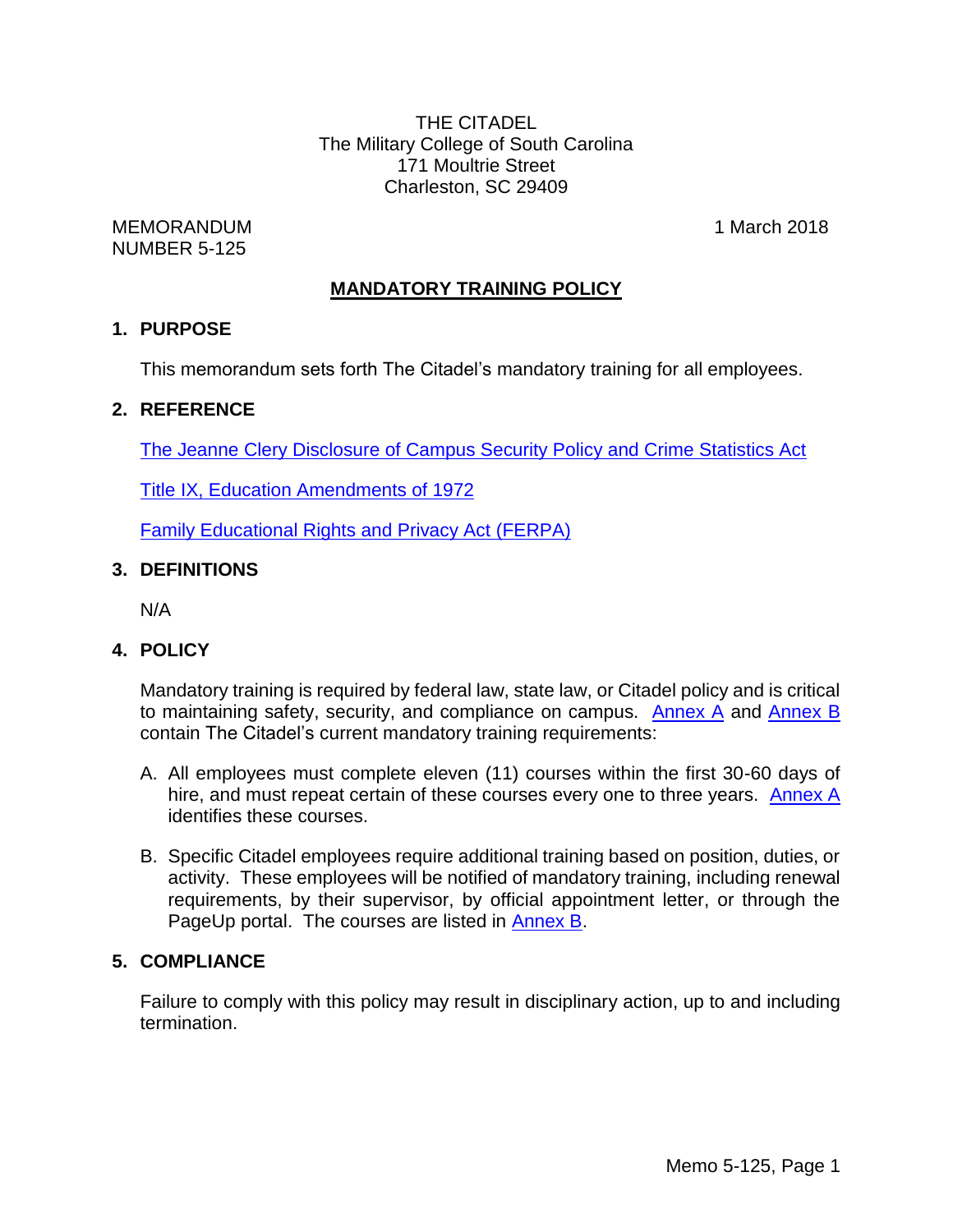## **6. NOTES**

#### **A. Dates of Official Enactment and Amendments:**

Approved by the Vice President of Finance and Business on 1 March 2018.

Non-substantive changes on 1 March 2018 include: corrected position title for the Vice President for Finance and Business signature block and updated the Title IX / Sexual Misconduct and Darkness to Light (D2L) points on contact in Annex A.

#### **B. Responsible Department:**

Human Resources

#### **C. Responsible Official:**

Training and Development Manager

#### **D. Cross References:**

[Citadel Memorandum 2-2, Privacy of Student Records](http://www.citadel.edu/root/images/policies/5-506-privacy-of-student-records.pdf)

[Citadel Memorandum 2-026, Sexual Harassment](http://www.citadel.edu/root/images/policies/2-026-sexual-harassment-policy.pdf)

[Citadel Memorandum 2-025, Sexual Violence and Prevention Policy](http://www.citadel.edu/root/images/policies/2-025-sexual-violence-prevention-and-response-policy.pdf)

[Citadel Memorandum 2-027, Campus Safety and Security Reporting](http://www.citadel.edu/root/images/policies/6-307-campus-safety-and-security-reporting.pdf)

[Citadel Memorandum 6-101, New Employee Orientation Policy](http://www.citadel.edu/root/images/policies/6-101-new-employee-orientation.pdf)

## **7. RESCISSION**

Memorandum 5-125, dated 5 February 2018, Memorandum 6-125, dated 11 January 2016 and all previous versions are rescinded.

### **8. REVIEW**

Review this policy on an annual basis.

FOR THE PRESIDENT:

//Signed, CC, 1 March 2018// OFFICIAL CHARLES CANSLER Colonel, UMSC Vice President for Finance and Business

**Attachment** 

**[Annex A,](#page-2-0) Mandatory Training Requirements** [Annex B,](#page-3-0) Mandatory Training Requirements Based on Position, Duties, or Activities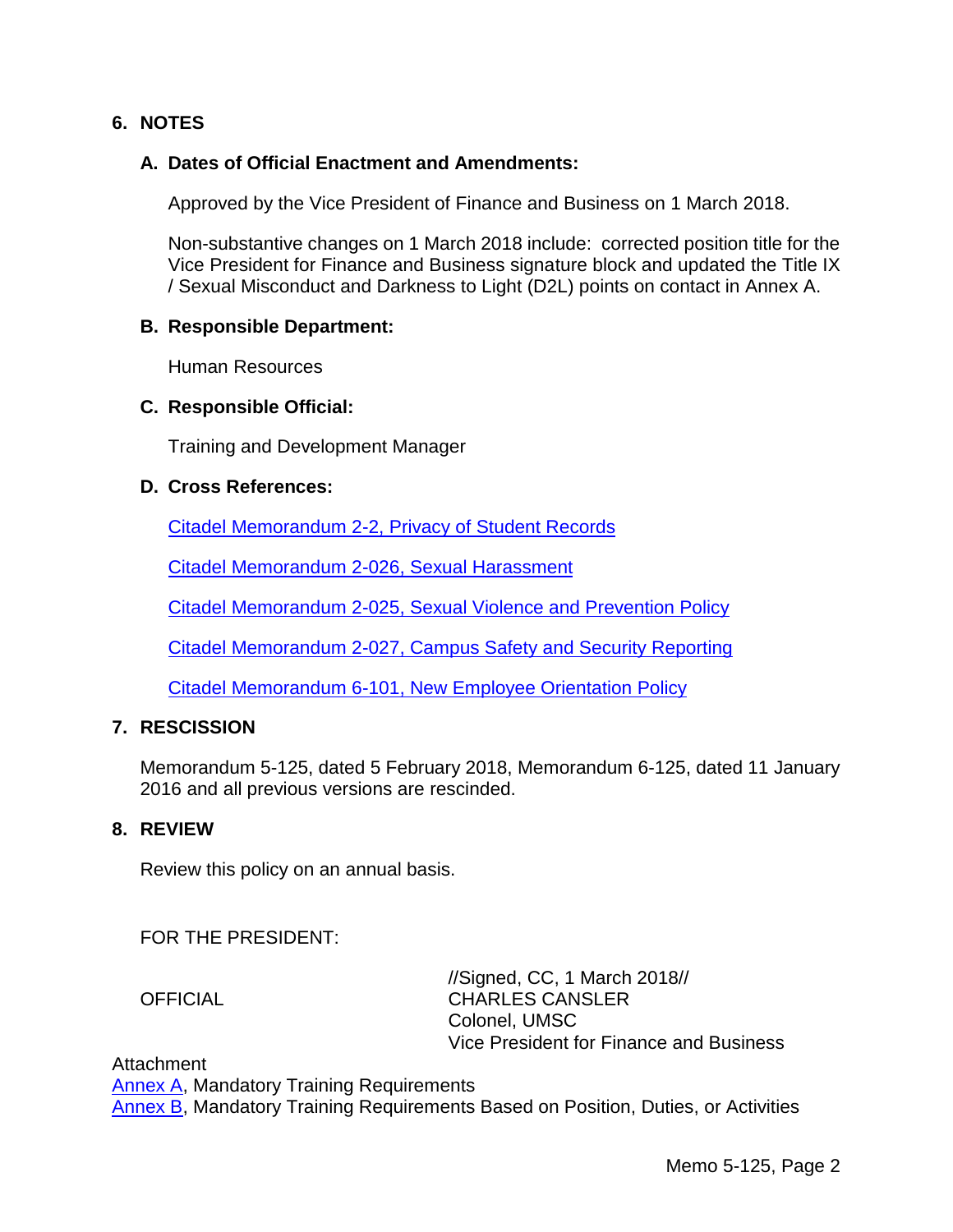## **ANNEX A MANDATORY TRAINING REQUIREMENTS**

<span id="page-2-0"></span>

| <b>Required</b><br><b>Trainings</b>                                                                                   | <b>Completion</b><br><b>Time</b> | Location  | <b>Employee Type</b> | <b>Volunteers</b> | <b>POC/SME</b>                          | <b>Training</b><br><b>Good For</b> |
|-----------------------------------------------------------------------------------------------------------------------|----------------------------------|-----------|----------------------|-------------------|-----------------------------------------|------------------------------------|
| <b>New Employee</b><br><b>Orientation</b>                                                                             | 30 days post<br>hire             | In-person | <b>FTE</b>           |                   | Human<br><b>Resources</b><br>Department | N/A                                |
| <b>Bull Dog Alert</b>                                                                                                 | 30 days post<br>hire             | PageUp    | FTE/ST/HT/AF         | X                 | Capt Odom                               | N/A                                |
| Clery Act (CSA)                                                                                                       | 30 days post<br>hire             | PageUp    | FTE/ST/HT/AF         | X                 | Capt Odom                               | 1 year                             |
| <b>Discrimination</b><br><b>Awareness in the</b><br>Workplace                                                         | 60 days post<br>hire             | PageUp    | FTE/ST/HT/AF         | X                 | Shawn<br>Edwards                        | 1 year                             |
| <b>IT Security</b><br><b>Awareness (11</b><br><b>Modules)</b>                                                         | 30 days post<br>hire             | PageUp    | FTE/ST/HT/AF         | $\boldsymbol{X}$  | Jeff Wells                              | 1 year                             |
| <b>Sexual</b><br>Harassment: Staff-<br>to-Staff                                                                       | 30 days post<br>hire             | PageUp    | FTE/ST/HT/AF         | X                 | Shawn<br>Edwards                        | 1 year                             |
| <b>Title IX and Sexual</b><br><b>Misconduct</b>                                                                       | 30 days post<br>hire             | PageUp    | FTE/ST/HT/AF         | $\boldsymbol{X}$  | Shawn<br>Edwards                        | 1 year                             |
| Slips, Trips, and<br><b>Falls</b>                                                                                     | 30 days post<br>hire             | PageUp    | FTE/ST/HT/AF         | X                 | Dave Orr                                | 1 year                             |
| <b>Hazard</b><br>Communication                                                                                        | 30 days post<br>hire             | PageUp    | FTE/ST/HT/AF         | $\boldsymbol{X}$  | Dave Orr                                | 1 year                             |
| <b>Family Educational</b><br><b>Rights and Privacy</b><br>Act (FERPA):<br><b>Confidentiality of</b><br><b>Records</b> | 30 days post<br>hire             | PageUp    | FTE/ST/HT/AF         | X                 | Col<br>Christopher<br>Moore             | 3 years                            |
| Darkness 2 Light                                                                                                      | 30 days post<br>hire             | PageUp    | FTE/ST/HT/AF/GA      | X                 | <b>Fallon Walker</b>                    | 5 years                            |

**Employee Type** FTE-Full Time Employee ST- Salaried Temp HT- Hourly Temp AF- Adjunct Faculty GA- Graduate Assistant